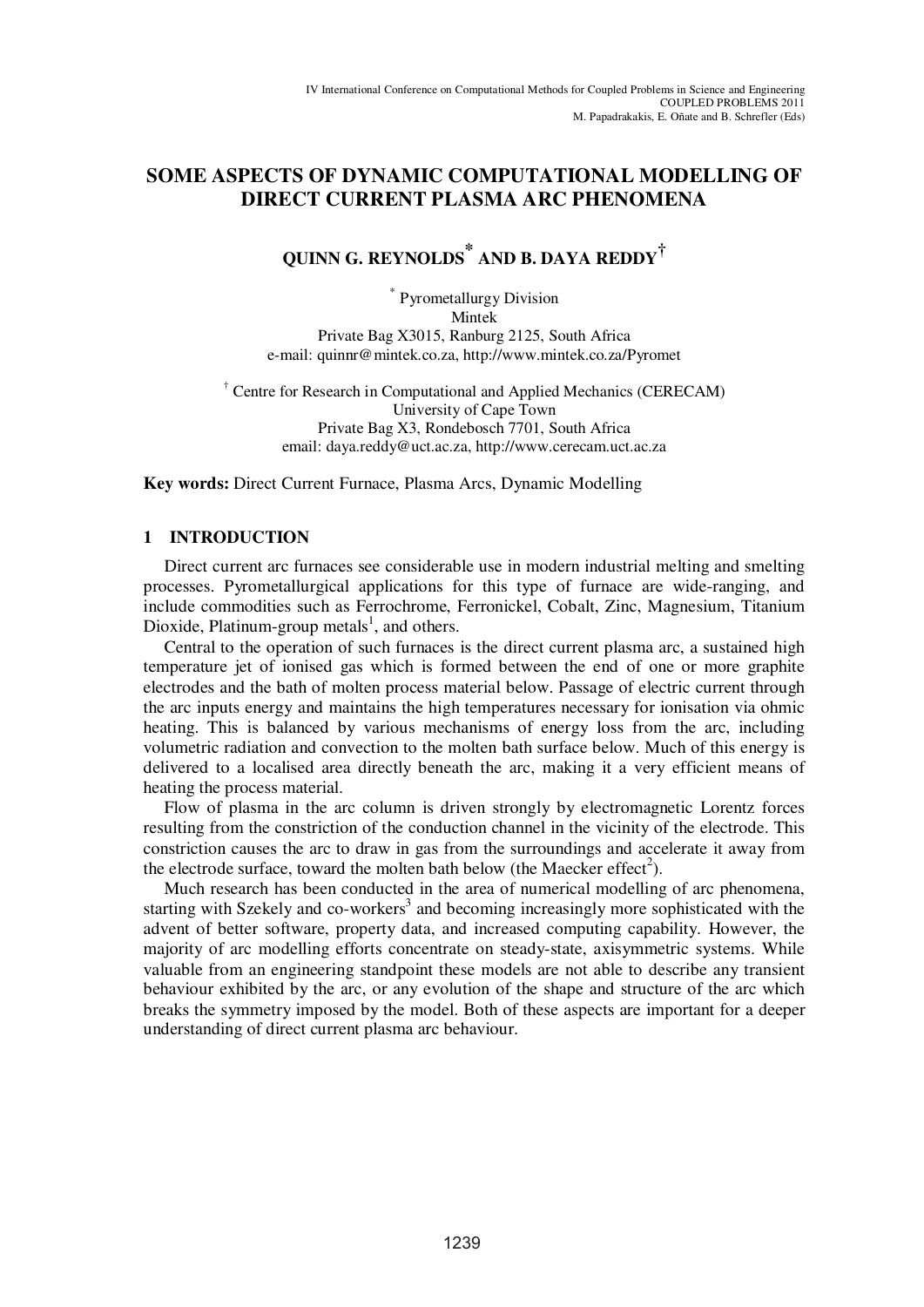#### **2 MATHEMATICAL MODEL**

The direct current plasma arc is a coupled multiphysics system, requiring distributed parameter models of fluid flow, energy transfer, and electromagnetics. All these fields must be approximated by mathematical expressions and solved simultaneously in order to achieve an overall model of the arc.

As the arc is a high-velocity gas jet, it is fundamentally a fluid flow problem. For simplicity and in order to focus on the dynamic aspects of the arc behaviour, incompressible flow with constant physical properties is assumed. In this case the Navier-Stokes and continuity equations governing fluid flow reduce to:

$$
\frac{\partial v}{\partial t} + \left( v \cdot \nabla \right) v + \nabla p = v \nabla^2 v + \frac{j \times B}{\rho}
$$
 (1)

$$
\nabla \cdot \mathbf{v} = 0 \tag{2}
$$

In these equations, *v* is the fluid velocity vector, *p* is the reduced pressure  $(P/\rho)$ , *v* is the dynamic viscosity,  $\rho$  is the density, *j* is the current density vector, and *B* is the magnetic field vector. The momentum source term is the Lorenz force, which arises due to the interaction of magnetic and electric fields in the plasma. This provides strong coupling between the velocity and electromagnetic fields in the model.

In order to make (1) more amenable to numerical treatment, the gauge method formulation of E and Liu<sup>4</sup> is used. By defining auxiliary vector field  $\boldsymbol{a}$  and gauge variable  $\theta$  such that:

$$
a = v + \nabla \theta \tag{3}
$$

$$
p = \frac{\partial \theta}{\partial t} - i \nabla^2 \theta \tag{4}
$$

and substituting into (1) and (2) produces:

$$
\frac{\partial a}{\partial t} + \left( v \cdot \nabla \right) v = v \nabla^2 a + \frac{j \times B}{\rho}
$$
\n(5)

$$
\nabla^2 \theta = \nabla \cdot \boldsymbol{a} \tag{6}
$$

 $\nu$  is recovered from the additional fields by a simple calculation using (3). A key strength of the gauge method over other primitive variable formulations is that boundary conditions for both  $a$  and  $\theta$  may be unambiguously specified by using the gauge freedom. For example, a non-slip wall condition ( $v = 0$  at boundary) may be written as:

$$
\frac{\partial \theta}{\partial n} = 0, a \cdot n = 0, a \cdot \tau = \frac{\partial \theta}{\partial \tau}
$$
(7)

Energy transfer in the direct current plasma arc model is treated using several simplifying assumptions. Firstly, the plasma fluid is considered to be in local thermodynamic equilibrium  $(LTE)^5$ , as a result of which a single temperature can be used to characterise the energy content of the material. LTE requires that the plasma be optically thin, dominated by reversible collision reaction processes, and exhibit small local gradients of plasma properties. The thermal plasmas found in direct current arc furnaces generally meet these conditions, although deviations can occur near to cold surfaces. In addition to LTE the physical properties of the plasma are assumed to be constant, as for the flow equations. With this, the energy conservation equation becomes: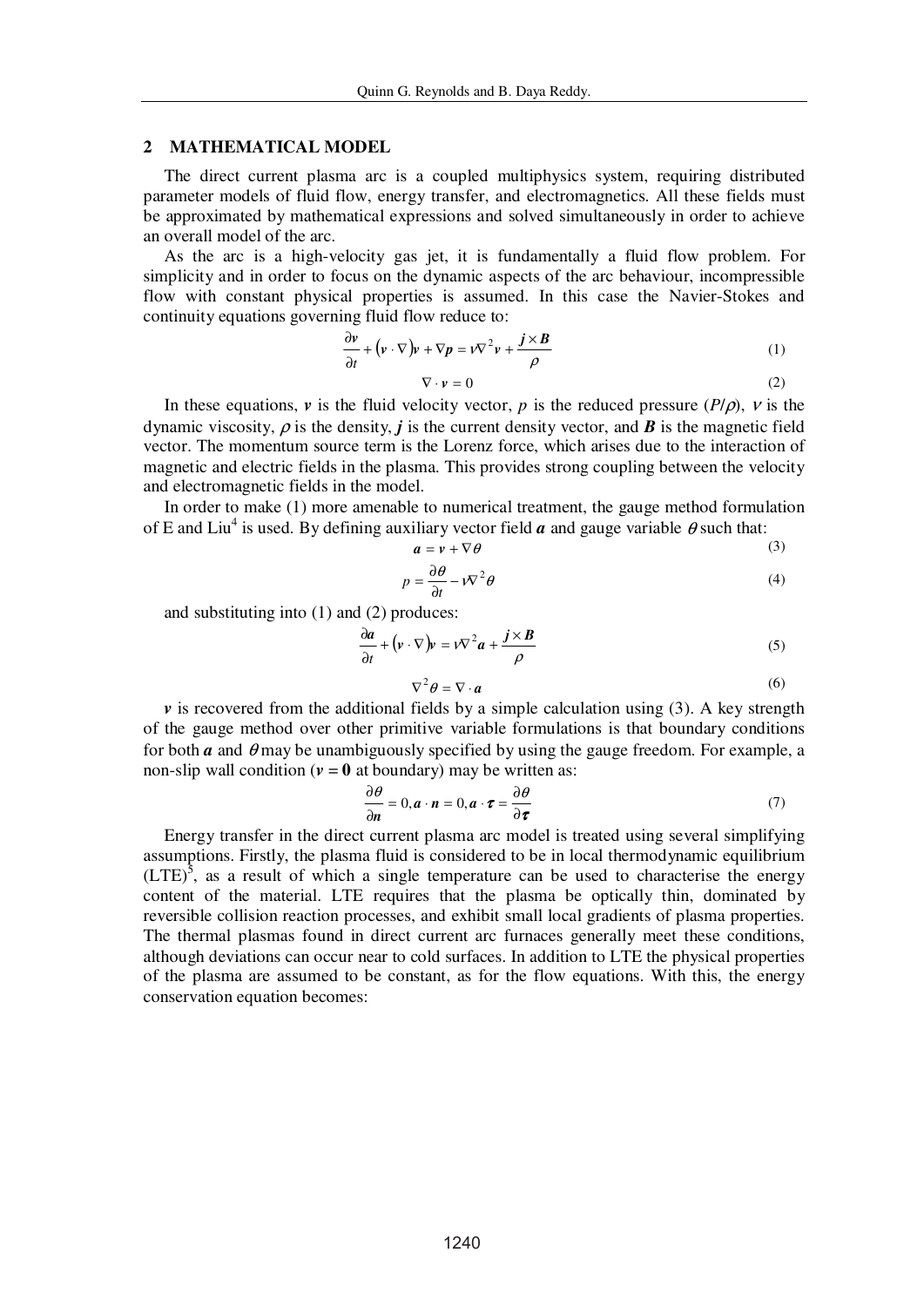$$
\frac{\partial T}{\partial t} + v \cdot \nabla T = \alpha \nabla^2 T + \frac{\boldsymbol{j} \cdot \boldsymbol{j}}{\sigma \rho C_P} - \frac{Q_R}{\rho C_P} \tag{8}
$$

Here, *T* is the plasma temperature,  $\alpha$  is its thermal diffusivity,  $C_P$  is its heat capacity,  $\sigma$  is its electrical conductivity, and  $O_R$  is the volumetric rate of radiative energy loss. Both  $\sigma$  and  $Q_R$  are strong functions of temperature and plasma composition, as shown for an air plasma<sup>5,6</sup> in Figures 1 and 2. Temperature is coupled to the velocity field via the convection term, and to the electromagnetic fields by the ohmic heating source term.







The electromagnetic field components in the plasma arc model are modelled using Maxwell's equations, simplified for the case of a neutral medium. Since the time scales involved in plasma arc motion are much longer than those relevant to the transient terms in Maxwell's laws (in which field propagation occurs at the speed of light), the electrostatic and magnetostatic versions of the laws are used. The peak velocities in the arc jet are also assumed to be low enough to ignore the induced current due to fluid motion. With these approximations, we have from charge continuity:

$$
\vec{j} = -\sigma \nabla \phi \tag{9}
$$

$$
\nabla \cdot (\boldsymbol{\sigma} \nabla \phi) = 0 \tag{10}
$$

In these relationships,  $\phi$  is the electric potential field. Boundary conditions for the electric field are a combination of Dirichlet (specified potential, for eg. molten bath surface at ground = 0) and Neumann (specified current, for eg. electrically insulating surfaces, or fixed current densities at arc root) types.

The magnetic field is calculated from the current density distribution, once it is known. Ampere and Gauss's laws govern the magnetic field behaviour:

$$
\nabla \times \mathbf{B} = \mu_0 \mathbf{j} \tag{11}
$$
\n
$$
\nabla \cdot \mathbf{B} = 0 \tag{12}
$$

These may then be reformulated using the magnetic vector potential, *A*, such that:  $\mathbf{B} = \nabla \times \mathbf{A}$  (13)

Substituting into (11) and applying the Coulomb gauge for *A* then gives:

$$
\nabla^2 \mathbf{A} = -\mu_0 \mathbf{j} \tag{14}
$$

This expression is more amenable to numerical treatment, as it decouples the vector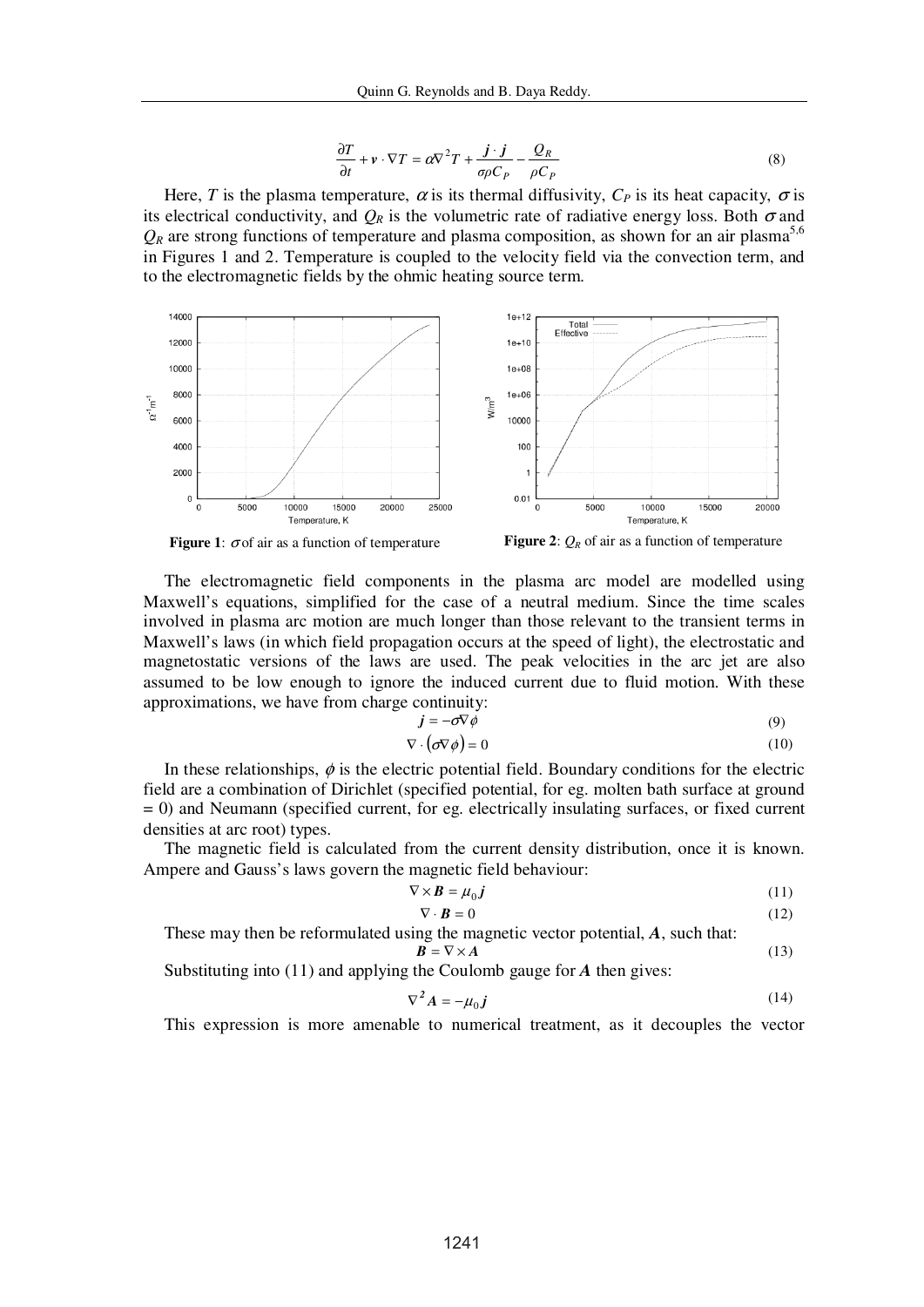components of the magnetic field into three independent Poisson equations. Boundary conditions are imposed on (14) using the assumption that the boundary surfaces are magnetically insulating, only permitting lines of magnetic flux to pass into or out of the calculation region on parts of the boundary through which current is flowing:

$$
A \cdot \boldsymbol{\tau} = 0, \frac{\partial (A \cdot \boldsymbol{n})}{\partial \boldsymbol{n}} = 0 \tag{15}
$$

It is interesting to note that as a result of the electromagnetic relationships, the Lorentz force term in (1) can be shown to be irrotational in two-dimensional cartesian coordinates. This can pose problems<sup>7</sup> for solutions of the plasma arc model in 2D. Fortunately these can be avoided by using a simple modification in the numerical treatment of (14), considering the calculation region for the magnetic field as though it has a small finite thickness in the third dimension. This results in the expression for (14) changing to the following, for 2D cartesian problems only:

$$
\nabla^2 \mathbf{A} - \frac{2\mathbf{A}}{\delta L^2} = -\mu_0 \mathbf{j}
$$
 (16)

The size of the correction factor δ*L* is specified in accordance with the dimensions of the arc column at its base, that is, where it attaches to the surface of the graphite electrode. This ensures that the magnitude and functional form of the magnetic field in the vicinity of the arc root, where the Lorentz force takes on its largest values, is accurate and physically realistic.

The calculation region and boundaries for the direct current plasma arc model are shown in Figures 3 and 4. A rectangular region immediately surrounding the arc in the central area of the furnace is modelled, consisting of the gas space between the tip of the graphite electrode and the top surface of the molten bath.





In Figure 4, the origin of a cartesian coordinate system is located at H. The molten bath anode is located at surface GH, and the surface of the graphite electrode is section BE. The cathode spot, which forms the root of the arc column, is at CD. The remaining boundaries are treated as solid walls, forming a closed system.

The boundary conditions for the plasma arc model (in 2D) are shown in Table 1. The current density at the root of the arc on the surface of the graphite electrode,  $j_k$ , is governed by thermionic emission from the hot electrode, and has been determined experimentally<sup>8</sup> to be of the order of 3.5 x  $10^7$  A/m<sup>2</sup>. Together with a specified total current, this determines the dimensions of the cathode spot at CD.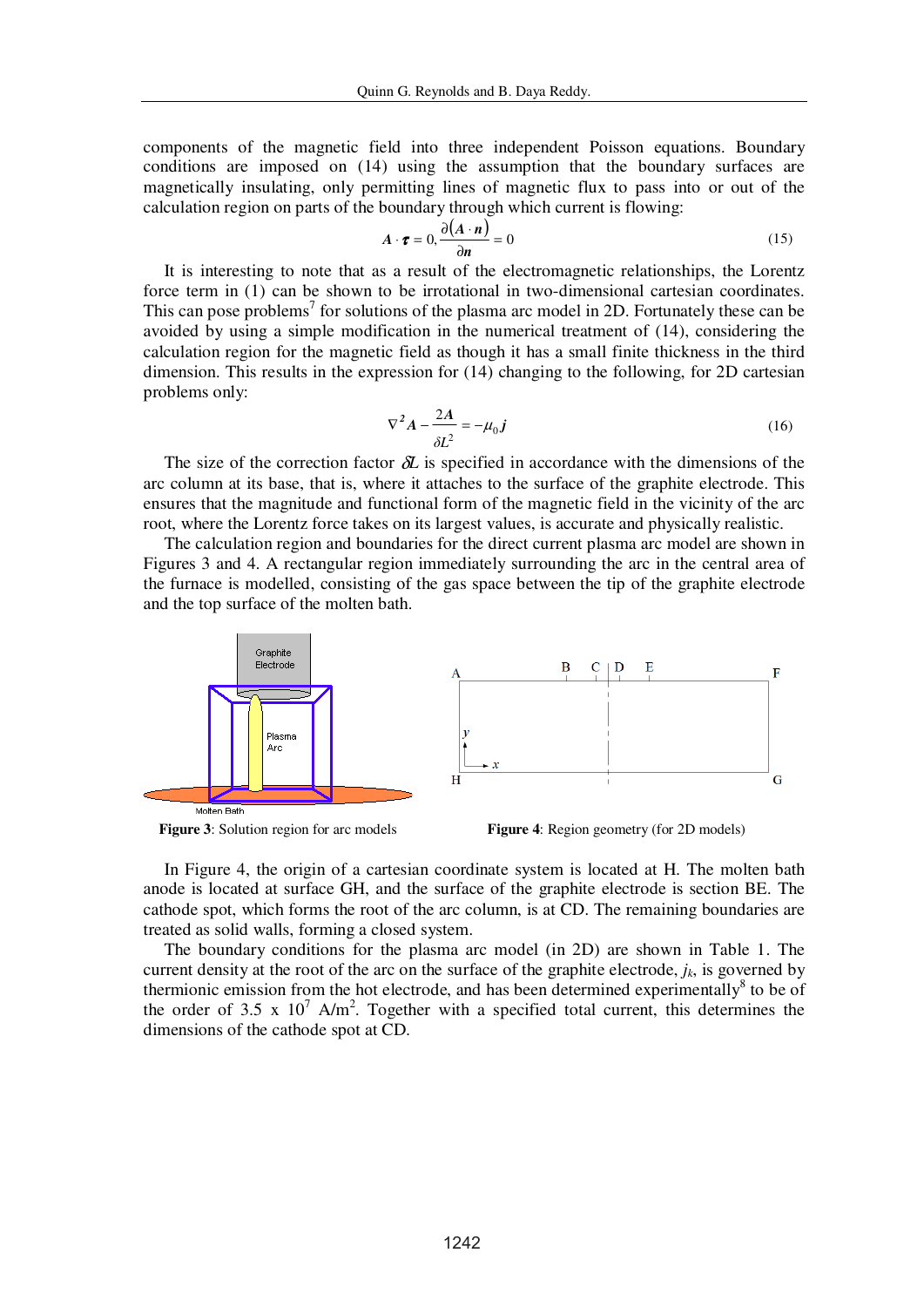|                    | CD                                                                | BC & CE                                             | AH & FG                                                   | AB & EF                                             | <b>GH</b>                                   |
|--------------------|-------------------------------------------------------------------|-----------------------------------------------------|-----------------------------------------------------------|-----------------------------------------------------|---------------------------------------------|
| $\boldsymbol{\nu}$ | $v_x = v_y = 0$                                                   | $v_x = v_y = 0$                                     | $v_x = v_y = 0$                                           | $v_x = v_y = 0$                                     | $v_x = v_y = 0$                             |
| $\theta$           | $\frac{\partial \theta}{\partial y} = 0$                          | $\frac{\partial \theta}{\partial y} = 0$            | $\frac{\partial \theta}{\partial x} = 0$                  | $\frac{\partial \theta}{\partial y} = 0$            | $\frac{\partial \theta}{\partial y} = 0$    |
| $\boldsymbol{a}$   | $\partial \theta$<br>$a_y = 0, a_x = \frac{\Delta x}{\partial x}$ | $a_y = 0, a_x = \frac{\partial \theta}{\partial x}$ | $\partial \theta$<br>$a_x = 0, a_y = \frac{d}{dx}$        | $a_y = 0, a_x = \frac{\partial \theta}{\partial x}$ | $a_y = 0, a_x = \frac{1}{\partial x}$       |
| T                  | $T = T_E$                                                         | $T = T_E$                                           | $T = T_W$                                                 | $T = T_W$                                           | $T = T_A$                                   |
| $\phi$             | $\frac{\partial \phi}{\partial y} = -\frac{j_k}{\sigma}$          | $\frac{\partial \phi}{\partial y} = 0$              | $\frac{\partial \phi}{\partial \phi} = 0$<br>$\partial x$ | $\frac{\partial \phi}{\partial y} = 0$              | $\phi = 0$                                  |
|                    | $\partial A_{v}$<br>$A_x = \frac{dy}{dy} = 0$                     | $A_x = \frac{\partial A_y}{\partial y} = 0$         | $A_y = \frac{\partial A_x}{\partial x} = 0$               | $A_x = \frac{\partial A_y}{\partial y} = 0$         | $A_x = \frac{\partial A_y}{\partial y} = 0$ |

**Table 1**: Boundary conditions for plasma arc model

The boundaries in the model are specified as having constant temperatures  $T_E$ ,  $T_W$ , and  $T_A$ . These are the temperatures at the electrode, surrounding walls, and molten bath surface respectively. It is not physically unrealistic to have these surfaces at constant temperature, since in general the temperatures in the arc column are high enough to cause vapourisation of the materials they are made of; this process would be expected to hold the surfaces at the temperature of the phase change.

#### **3 NUMERICAL METHOD**

The numerical treatment of the direct current plasma arc model was approached with the aim of studying qualitative, time-dependent evolution of arc systems in mind. High spatial and temporal resolution as well as high performance were desirable, and led to the selection of finite difference methods together with explicit forward time-stepping techniques for the discretisation of the governing equations.

Structured cartesian grids with constant grid spacing were used in both 2D and 3D in an attempt to impose as little symmetry on the problem as possible, and to improve numerical performance. All spatial derivative terms are discretised using second-order centered differences, and a staggered grid is employed for certain fields such as *a*/*v* and *j*.

The time dependence of the governing equations is treated using a combination of methods. The flow equations are stepped forward in time using an explicit fourth order Runge-Kutta (RK4) algorithm. This imparts stability even at high Reynolds numbers<sup>9</sup>, and results in relatively low computational cost per time step. Assuming  $\nabla_h$  and  $\Delta_h$  are the discrete equivalents of the Nabla and Laplace operators respectively, this may be written as:

$$
\frac{\boldsymbol{a}_1 - \boldsymbol{a}_t}{\frac{1}{2}\delta t} + (\boldsymbol{v}_t \cdot \nabla_h) \boldsymbol{v}_t = \nu \Delta_h \boldsymbol{a}_t + \frac{\boldsymbol{j}_t \times \boldsymbol{B}_t}{\rho}, \ \ \Delta_h \boldsymbol{\theta} = \nabla_h \cdot \boldsymbol{a}_1, \ \ \boldsymbol{v}_1 = \boldsymbol{a}_1 - \nabla_h \boldsymbol{\theta}
$$
\n(17a)

$$
\frac{\boldsymbol{a}_2 - \boldsymbol{a}_t}{\frac{1}{2}\delta t} + \left(\boldsymbol{v}_1 \cdot \nabla_h\right) \boldsymbol{v}_1 = \nu \Delta_h \boldsymbol{a}_1 + \frac{\boldsymbol{j}_1 \times \boldsymbol{B}_1}{\rho}, \ \ \Delta_h \boldsymbol{\theta} = \nabla_h \cdot \boldsymbol{a}_2, \ \ \boldsymbol{v}_2 = \boldsymbol{a}_2 - \nabla_h \boldsymbol{\theta} \tag{17b}
$$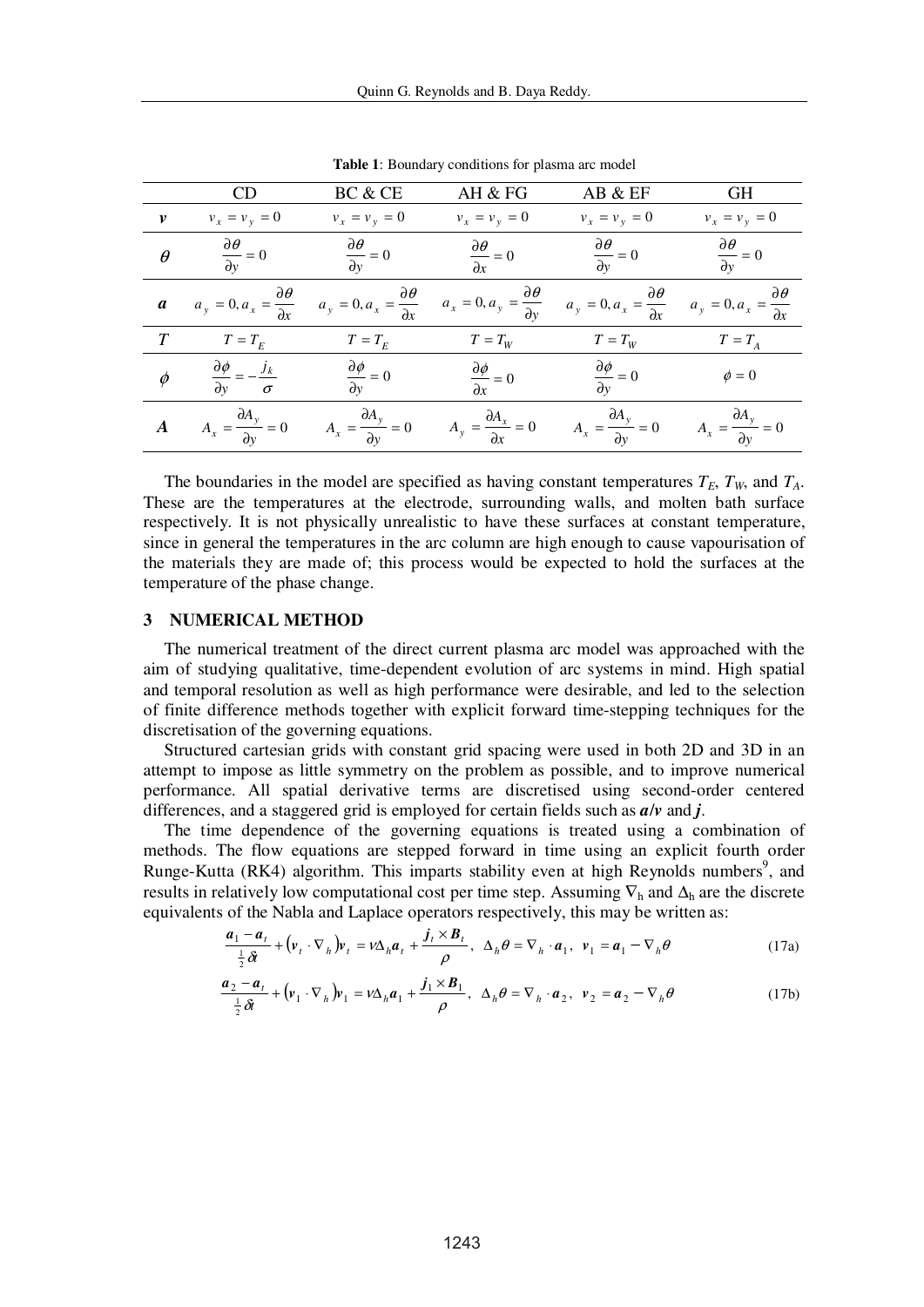$$
\frac{\boldsymbol{a}_3 - \boldsymbol{a}_t}{\delta t} + (\boldsymbol{v}_2 \cdot \nabla_h) \boldsymbol{v}_2 = \nu \Delta_h \boldsymbol{a}_2 + \frac{\boldsymbol{j}_2 \times \boldsymbol{B}_2}{\rho}, \ \ \Delta_h \boldsymbol{\theta} = \nabla_h \cdot \boldsymbol{a}_3, \ \ \boldsymbol{v}_3 = \boldsymbol{a}_3 - \nabla_h \boldsymbol{\theta}
$$
(17c)

$$
\frac{a_4 - a_t}{\delta t} + \left(v_3 \cdot \nabla_h\right)v_3 = v\Delta_h a_3 + \frac{j_3 \times B_3}{\rho} \tag{17d}
$$

$$
\boldsymbol{a}_{t+\delta} = \frac{1}{3}\boldsymbol{a}_1 + \frac{2}{3}\boldsymbol{a}_2 + \frac{1}{3}\boldsymbol{a}_3 + \frac{1}{6}\boldsymbol{a}_4 - \frac{1}{2}\boldsymbol{a}_t, \ \ \Delta_h \boldsymbol{\theta} = \nabla_h \cdot \boldsymbol{a}_{t+\delta}, \ \ \nu_{t+\delta} = \boldsymbol{a}_{t+\delta} - \nabla_h \boldsymbol{\theta}
$$
(17e)

The major computational cost of this algorithm is four solutions of the Poisson equation, one for the  $\theta$  variable at each fractional time step. Due to the regular, structured nature of the discretisation grid and the homogeneous boundary conditions for  $\theta$ , fast spectral transform methods can be applied to achieve rapid direct Poisson solves.

Adaptive time stepping is applied as the flow field evolves. Assuming the size of the grid spacing in the model to be  $\delta x$ , this is calculated according to the constraints<sup>9</sup>:

$$
\delta t < \frac{\delta x^2}{4\nu}, \quad \delta t < \frac{\delta x}{\left\| \nu \right\|_{\max}} \tag{18}
$$

Due to the very strong self-coupling that occurs in the energy conservation equation (8), it requires additional numerical treatment in order to perform in a stable manner. The convection/diffusion terms are separated from the source terms using first-order operator splitting; since the source terms contain no spatial derivatives, they may then be calculated in a semi-implicit way without generating significant computational overhead. The remaining terms are then treated using RK4 explicit time stepping, as for the momentum equations. Using an intermediate variable  $T^*$ , the source term fractional time step becomes:

$$
\frac{T^*-T_t}{\hat{\sigma}} = \frac{j_t \cdot j_t}{\sigma(T^*)\rho C_P} - \frac{Q_R(T^*)}{\rho C_P}
$$
(19)

(19) may then be solved for  $T^*$  using the known relationships between temperature and the plasma conductivity, and volumetric radiation loss. This expression is not fully implicit, as the temperature can additionally affect the current density  $j$  via the conductivity, but the computational cost of recalculating the electromagnetic fields iteratively does not justify the small additional stability gains to be had.

Once  $T^*$  is known, it is used as the starting point for the calculation of the convection/diffusion terms. This is illustrated in (20) using explicit forward-Euler time stepping, although in practice RK4 is used to retain the stability features described earlier:

$$
\frac{T_{t+\delta t} - T^*}{\delta t} + \nu \cdot \nabla_h T^* = \alpha \Delta_h T^*
$$
\n(20)

As a result of the use of RK4 for the convection/diffusion components of the energy balance equation, an additional time step size constraint is introduced:

$$
\delta t < \frac{\delta x^2}{4\alpha} \tag{21}
$$

This is used together with (18) to calculate the adaptive time step size during execution of the algorithm.

Solution of the pseudo-steady state electromagnetic field equations is required at each time step in the direct current plasma arc model. These equations have no time dependence, and must therefore be solved implicitly. The electric field equation (10) is discretised as:

$$
\nabla_h \cdot (\boldsymbol{\sigma} \nabla_h \boldsymbol{\phi}) = 0 \tag{22}
$$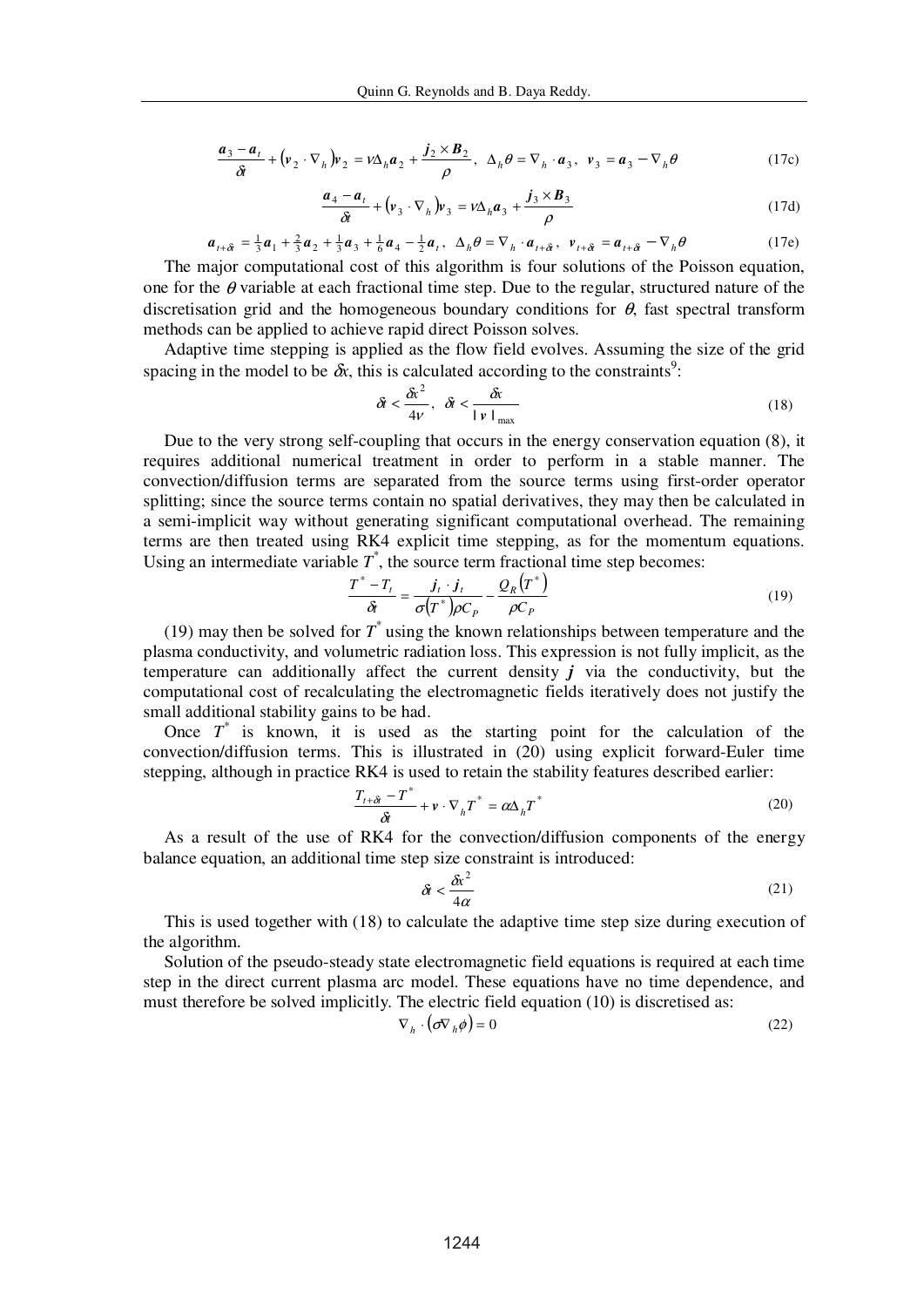The electrical conductivity is calculated from the most recent temperature field. The values of  $\sigma$  are required on the staggered grid, and so where interpolation between the grids is necessary, linear or bilinear methods are used. (22) is a non-constant coefficient problem and cannot be efficiently tackled with fast spectral methods; it is instead solved using a standard geometric multigrid algorithm. As the  $\phi$  field is recalculated at least once every time step, and the time steps in the model are generally very small, a good initial estimate of the field is always available (the values from the previous step). Iterative multigrid with a preset number of cycles and relaxation steps was therefore chosen over the full multigrid algorithm.

Once the electric potential field is known, the current density field *j* may be calculated directly from it using the discrete version of (9).

 The discretised versions of Poisson equations (14) and (16) governing the magnetic vector potential field *A* have constant coefficients and homogeneous boundary conditions, and are solved using rapid fast-spectral-method based solvers once the current density is known. The magnetic field is then calculated by taking the discrete curl of *A*.

The computational cost of the electromagnetic field calculation is high, comparable to the entire time step calculation for the remaining variables. They are therefore only recalculated once per time step (as opposed to once per RK4 stage). Together with the operator splitting of the energy equation this has the effect of reducing the temporal accuracy of the overall algorithm to first-order, although numerical testing suggests that the stability remains largely unaffected.

An overview of the algorithm used in the numerical solution of the direct current plasma arc model is shown in Figure 4.



**Figure 4**: Direct current plasma arc model flowsheet

Implementation of the algorithm was performed using ANSI C. Outer loops of computationally intensive parts of the algorithm (particularly the fast spectral Poisson solvers and multigrid solver) were parallelised using OpenMP threading, providing increased performance on SMP machines. The Poisson solvers make extensive use of fast sine and  $\cos$ ine transforms provided by FFTW<sup>10</sup>. Extensive memory usage analysis and optimisation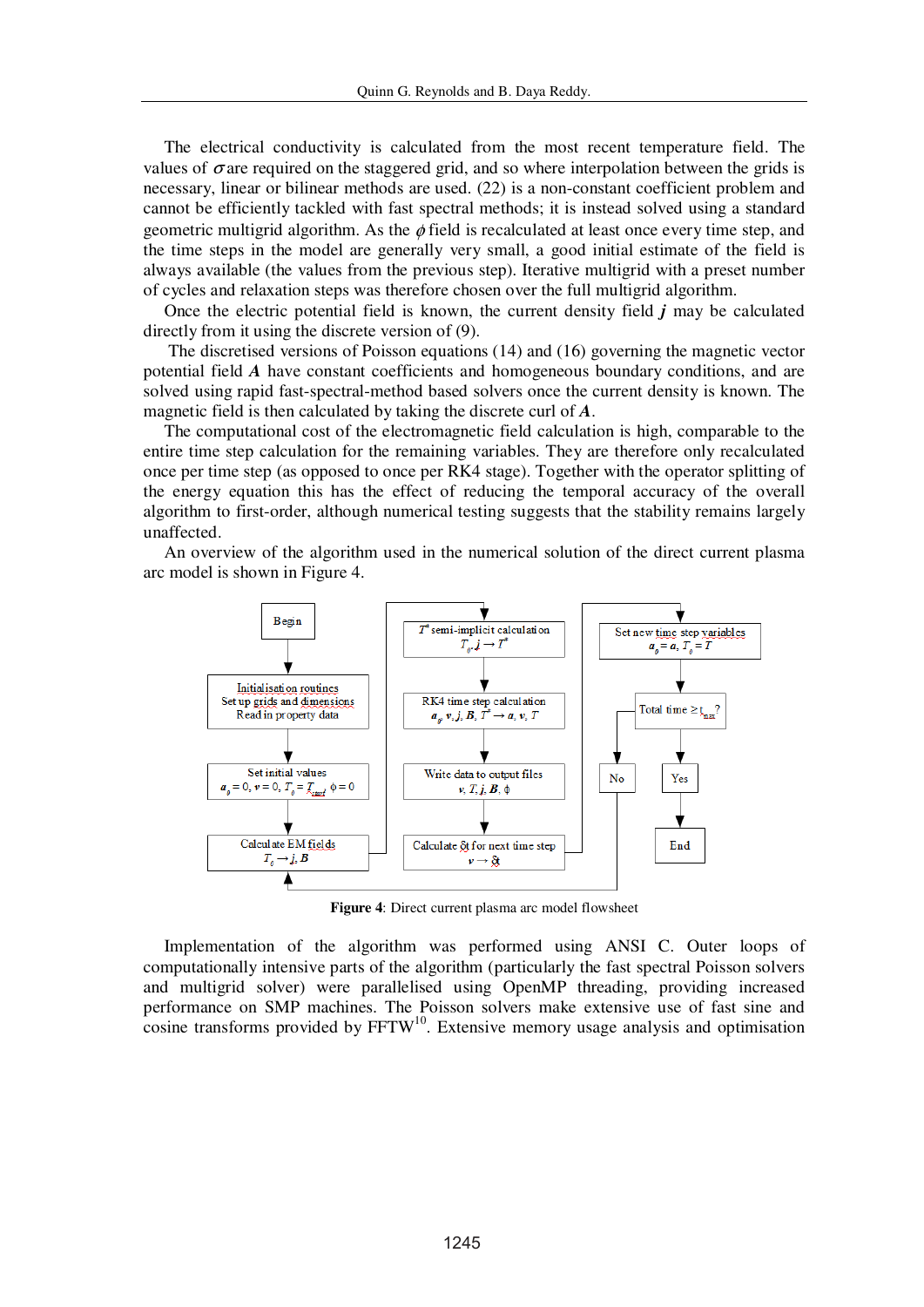was conducted to limit the memory footprint of the algorithm. Data sampling methods were implemented in order to reduce the quantity of file I/O during operation of the algorithm, which would otherwise be a rate-limiting step.

The implementation has been compiled and tested on a variety of computing platforms to date, including Intel (Pentium, Core2 and Xeon using gcc and icc compilers), IBM (P690 using xlc\_r compilers), and Sun (SPARC M9000 using suncc compilers). Various flavours of Linux as well as Solaris have been successfully used as the host operating systems.

#### **4 MODELLING RESULTS – 2D**

Some results from an example case for the modelling of the direct current plasma arc system in two dimensions are presented below. The plasma gas used is air, for which phyiscal property information is readily available. The parameters used for the model are shown in Table 2.

| Region dimensions | $0.2 \text{ m} \times 0.05 \text{ m}$ | Electrode width       | $0.05$ m            |
|-------------------|---------------------------------------|-----------------------|---------------------|
|                   | $0.005040 \text{ m}^2\text{/s}$       | Current               | 500 A               |
|                   | $0.02593$ kg/m <sup>3</sup>           | $T_W$ , $T_A$ , $T_E$ | 2000K, 3000K, 4100K |
|                   | $0.01256$ m <sup>2</sup> /s           | Grid dimensions       | $1024 \times 256$   |
|                   | 9420 J/kg.K                           | Model time            | $10 \text{ ms}$     |

**Table 2**: Parameters used for 2D arc model

Initial conditions of zero velocity and constant temperature of 10000K are applied throughout the calculation region.

At early stages of the simulation, the arc model forms a strong jet of plasma material directed away from the arc attachment spot on the electrode surface. The jet is initally stable and symmetric, however, this behaviour is not robust. Oscillations near to the arc root begin from approximately 0.6 ms resulting in the formation of strong vortices, which travel down the length of the arc column and break up the structure. The oscillating vortex production causes the arc to take on a somewhat sinusoidal shape.







**Figure 5**: Temperature profile at 0.17 ms **Figure 6**: Temperature profile at 0.50 ms



**Figure 7:** Temperature profile at 0.60 ms **Figure 8:** Temperature profile at 0.70 ms

The process of arc jet formation and breakdown is shown in Figures 5 to 8. The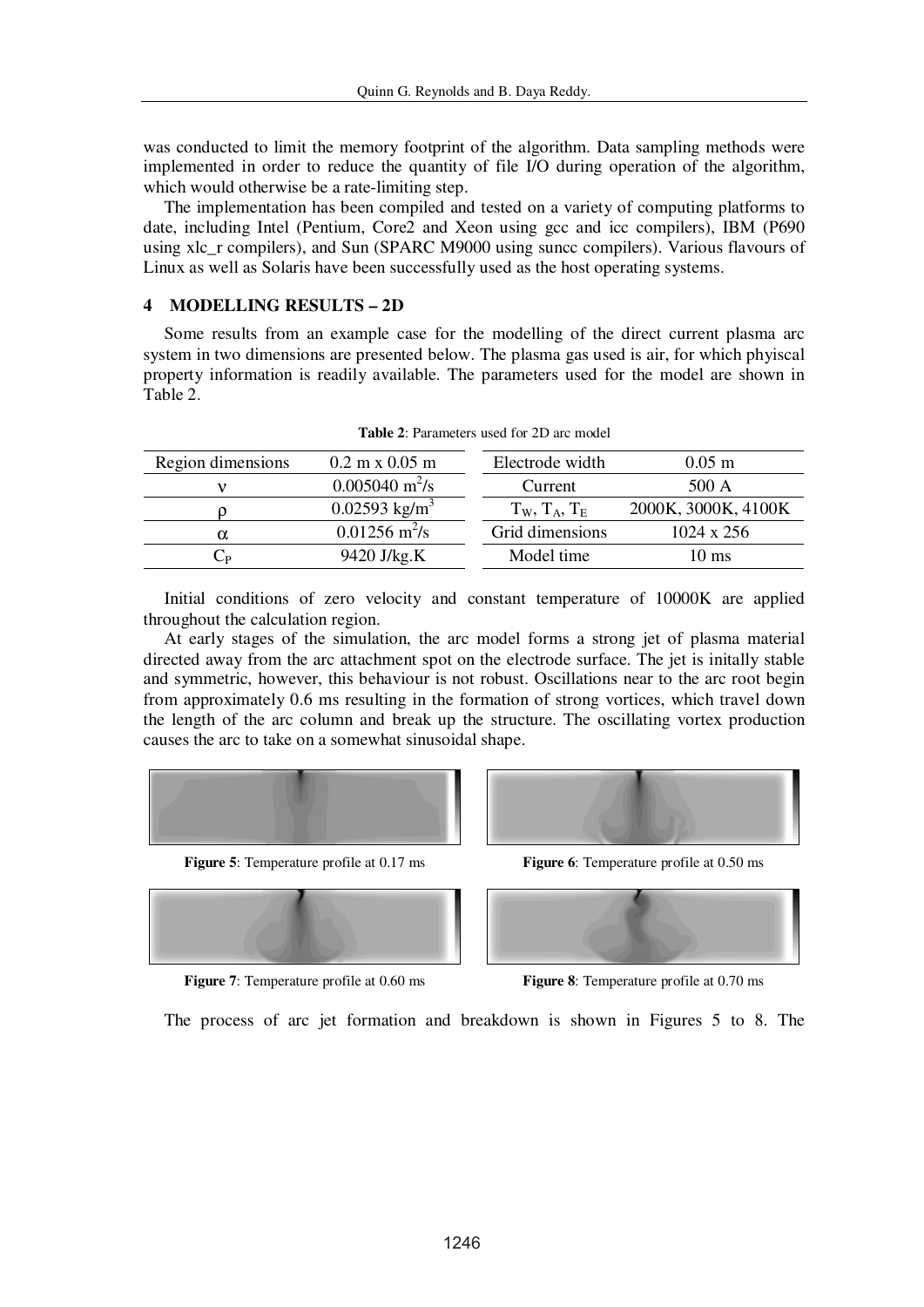temperature profile is shown at various times, with the temperature scale ranging from 2000K (white) to 15000K (black).

Further into the simulation the arc jet becomes increasingly turbulent and chaotic in motion, forming a number of interesting structures as a result of the coupling between the flow field and the electromagnetic forces acting on it. One such phenomenon is the presence of persistent and highly-mobile arcs on the molten bath surface (which serves as anode in these models), shown in Figures 9 and 10. These are spontaneous emergent phenomena as the boundary conditions at this surface are entirely uniform, and have been confirmed experimentally using high speed photography<sup>11</sup>.



**Figure 9**: Temperature profile at 7.80 ms, showing anode arcs and arc structure



**Figure 10**: Temperature profile at 9.98 ms, showing anode arcs and arc structure

#### **5 MODELLING RESULTS – 3D**

The direct current plasma arc model is easily extended to three dimensions. This improves the spatial accuracy of the magnetic field and more accurately captures the qualitative geometry and behaviour of the arc, which is inherently a three-dimensional phenomenon. In the 3D models, the electrode surfaces and arc attachment spots are modelled as circular and may be located anywhere on the upper surface of the rectangular calculation region.

The 3D model is particularly well suited to the study of multiple arc systems. Some results from an example of this, a small twin-cathode furnace design with two electrodes and two arcs both carrying current in the same direction down to the molten bath anode, are shown below. Table 3 shows the parameters used for this model (where not given, parameters are identical to those given in Table 2).

|                 | Region dimensions $0.2m \times 0.1m \times 0.05m$ | Number of arcs |       |  |
|-----------------|---------------------------------------------------|----------------|-------|--|
| Grid dimensions | $384 \times 192 \times 96$                        | Current, arc 1 | 250 A |  |
| Arc separation  | $0.04 \; \mathrm{m}$                              | Current, arc 2 | 250 A |  |

**Table 3**: Parameters used for 3D arc model

As in the 2D case, the twin-arc system initially forms stable arc jets directed away from the arc attachment spots. The onset of transient motion and decay of the pseudo-stable state occurs at approximately 1.5 ms. The nature of the subsequent motion is however considerably different, with the lower arc current causing the arc columns to settle into regular oscillations driven by precession of the arc jet around the attachment points on the electrode surfaces. This results in a dynamic helical structure forming within each arc column<sup>11</sup>. The macroscopic behaviour of the system is also interesting to observe, as the arcs attract each other by virtue of the current they carry. This attractive force draws the arc jets toward the centerline of the region, causing significant deflection of the arc columns in the process.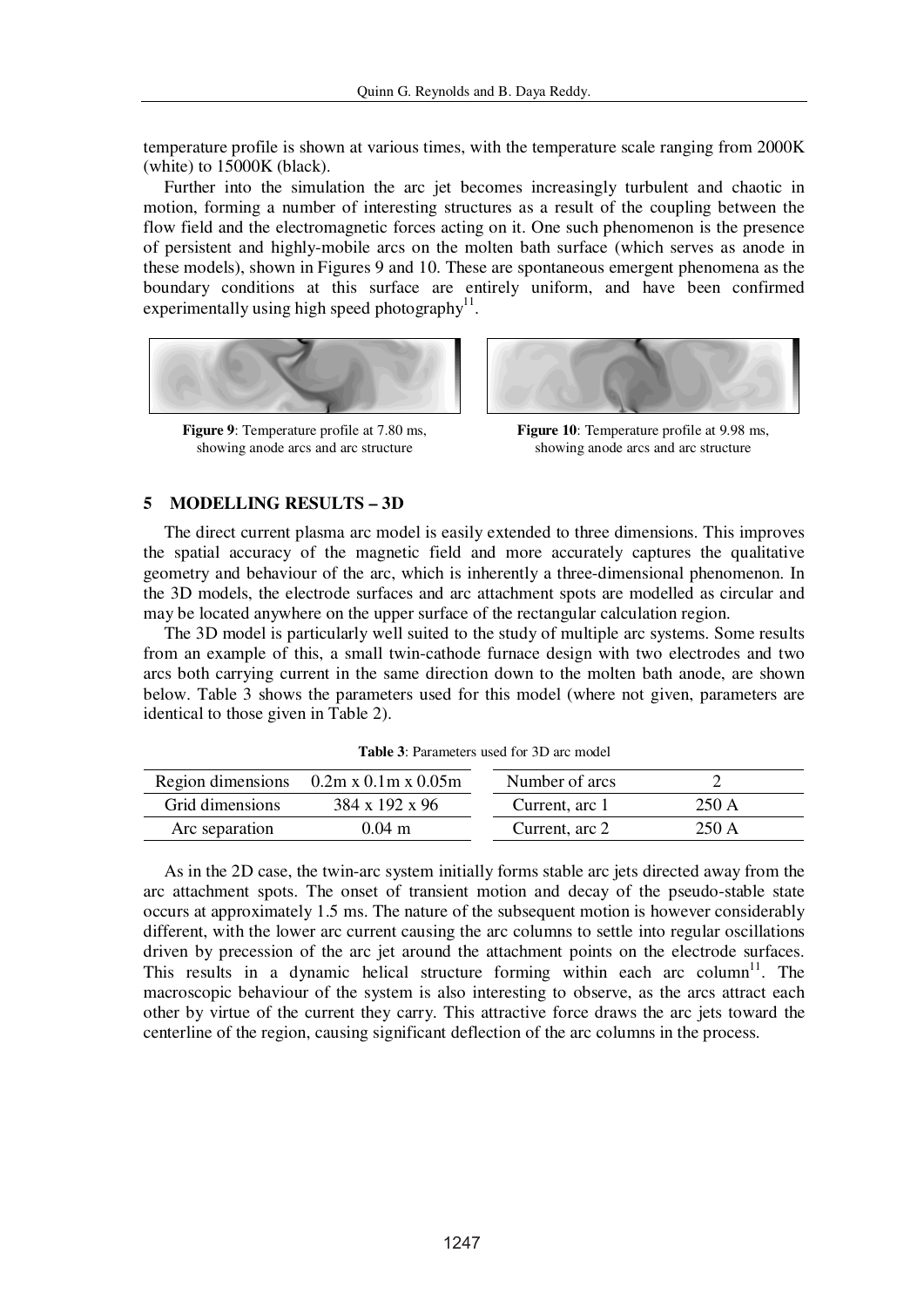The three-dimensional temperature field is sampled by taking the maximum value along the y axis, producing a projected 2D temperature field in the x-z plane. These are shown for the early stages of the motion in Figures 11 to 14. The temperature scale runs between 2000K (white) and 15000K (black).



**Figure 11**: Projected temperature field at 0.5 ms **Figure 12**: Projected temperature field at 1.0 ms







**Figure 13**: Projected temperature field at 1.5 ms **Figure 14**: Projected temperature field at 2.0 ms

The full 3D fields for electric potential and temperature at the end of the simulation are shown in Figures 15 and 16. The scale ranges are  $0 - 200$  V and  $2000 - 15000$  K respectively.



**Figure 15**: Electric potential field at 10 ms **Figure 16**: Temperature field at 10 ms



## **5.1 Transition effects with current**

It is interesting to observe changes in the transient behaviour of the direct current plasma arc model as the various parameters are altered. One key parameter is the current carried by the  $\arccos$ , as this is an important operating variable for industrial direct-current arc furnaces.

The effect at low current was examined by changing the "Current, arc 1" variable in Table 3. Three different cases using values of 50 A, 100 A and 150 A were tested by completing simulation runs of the 3D model. The resulting projected temperature fields at the end of each simulation are shown in Figures 17 to 19, with scale range from 2000K (white) to 15000K (black). It can be seen that the low-current arcs, at left in each case, exhibit very different structure depending on the current. This is borne out in the temporal behaviour – Figure 20 shows the evolution of the arc voltage, which is defined as the local maximum value of the electric potential field in the vicinity of the arc attachment spot on the electrode surface, for the left-hand arc in each of the low current cases. There is a marked change in the transient arc behaviour between 100 and 150 A; at lower values, the arc voltage appears to remain approximately at steady state with only slow variations in time, while at higher currents, the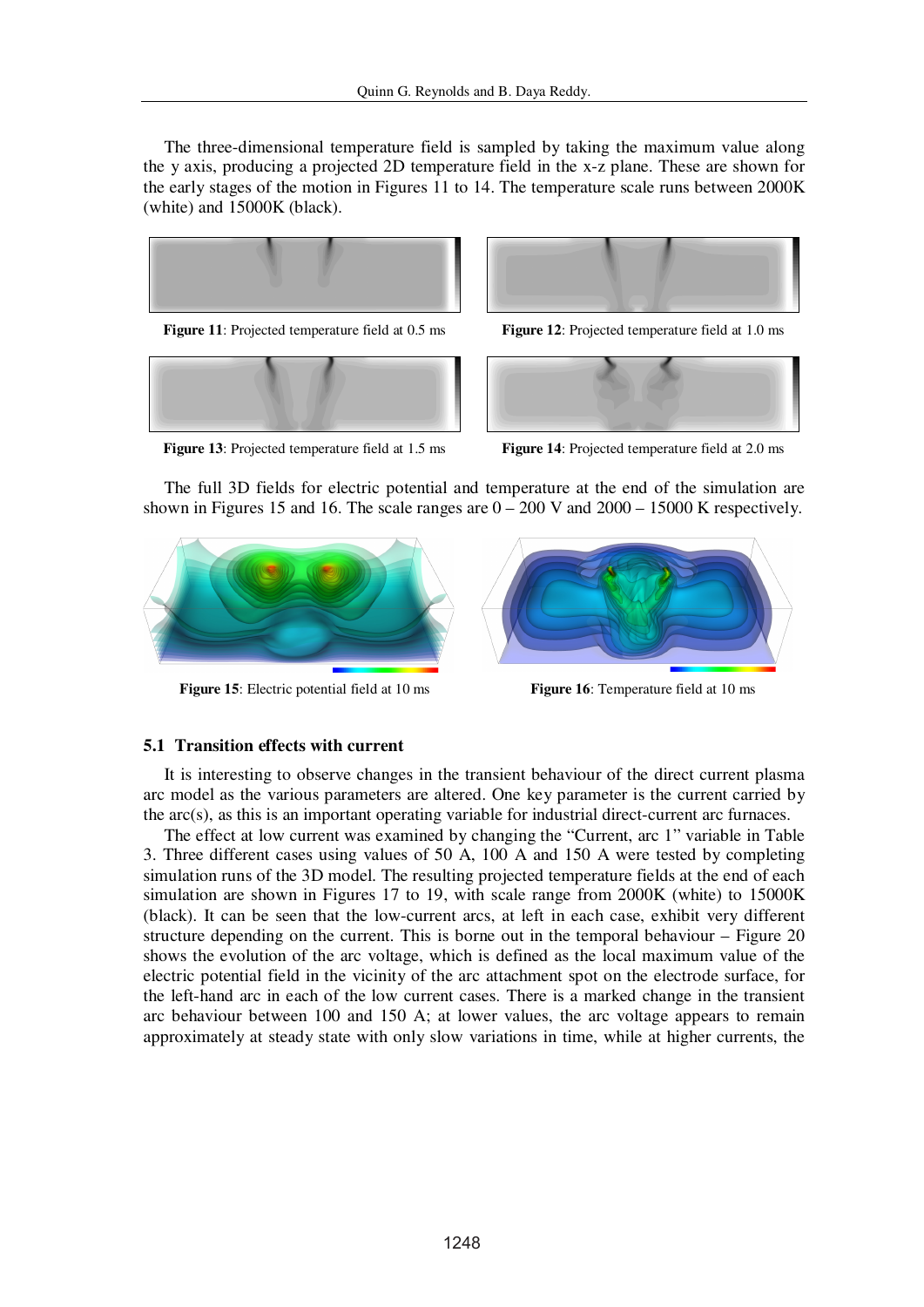voltage begins to oscillate at a constant frequency. This reflects a change in the transient structure of the arc column, from a steady jet to a helical structure formed by precession of the jet around the arc attachment spot.





**Figure 19**: Projected temperature field, left arc at 150 A, right arc at 250 A



**Figure 18**: Projected temperature field, left arc at 100 A, right arc at 250 A

In order to compare the nature of the transient behaviour of arcs in the model at higher currents, two additional cases of the twin-arc 3D model were tested. In both cases the "Arc separation" variable in Table 3 was set at 0.1 m, placing the arcs well apart to reduce their interaction. The first case was run with the arc currents at 250 A each, and the second was run with the currents at 500 A each. The second case also used a higher-resolution numerical grid, at 768 x 384 x 192 in size. A sample of the temporal behaviour of the arc voltage for the lefthand arc in each case is shown in Figure 21. The increased current is seen to produce considerably more more irregular and chaotic behaviour.



**Figure 20**: Evolution of arc voltage at low currents **Figure 21**: Evolution of arc voltage at higher currents

Multiple transition effects are therefore possible with variation of the current parameter in the direct current plasma arc model. Low currents produce steady arc jets, moderate currents produce regular oscillations in the system, and finally higher currents can produce erratic, complex motion. Similar transition effects have been observed experimentally using high speed photography<sup>11</sup>, however much work remains to be done in this area.